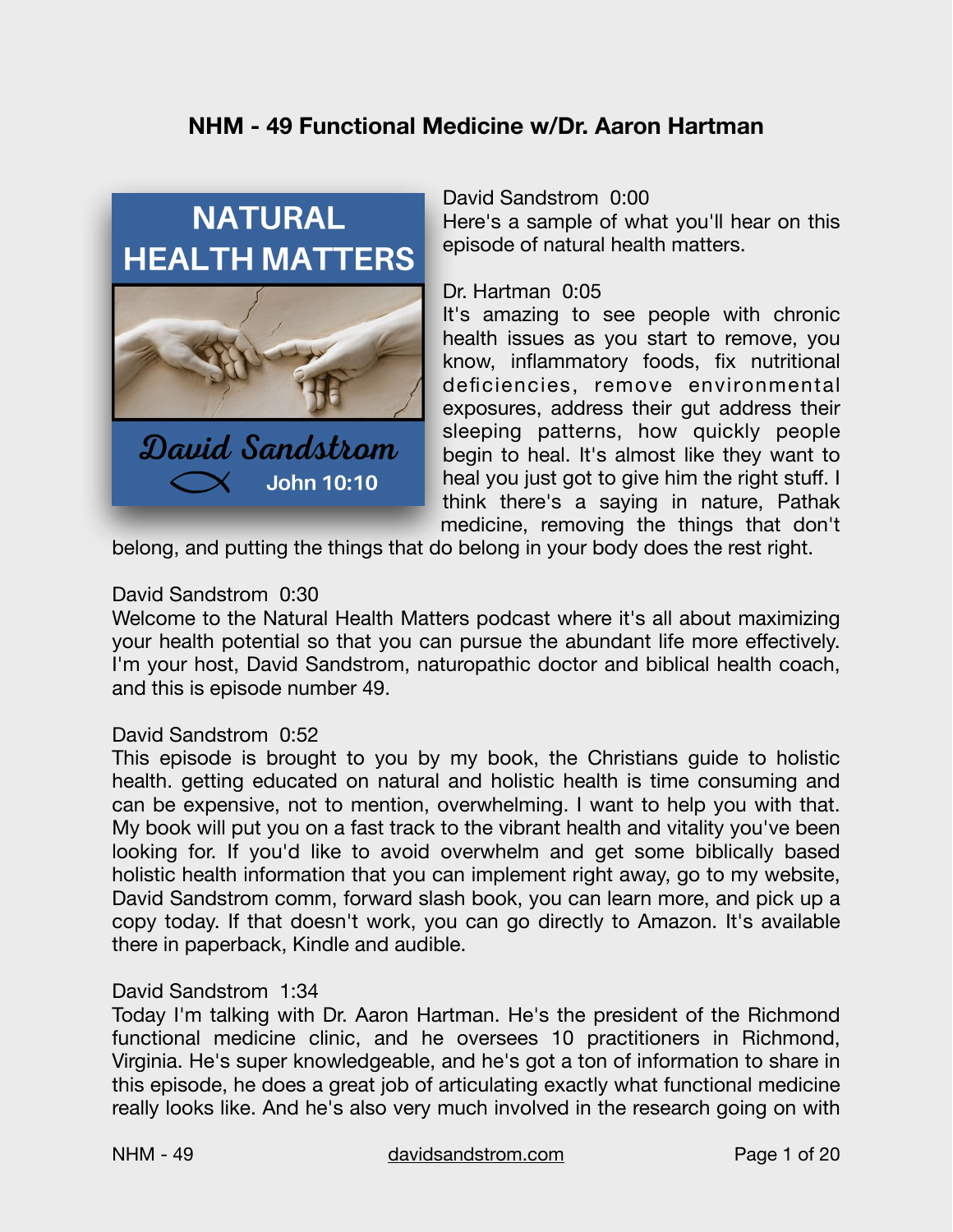the COVID-19 vaccines, the various ones. And today, there's a lot of conversation going on about the vaccines. And he's right there in the middle of all the research. So I encourage you to hang into the end and listen what he has to say it's very interesting. Let's jump right into my conversation with Dr. Aaron Hartman.

# David Sandstrom 2:11

Today we have in the show Dr. Aaron Hartman, Dr. Aaron is a Board Certified family practice medicine practitioner, a clinical researcher and a functional medicine practitioner. After years in family practice, he felt called to make a dramatic shift, and began to pursue functional medicine for his own family's health. Soon, Dr. Hartman recognized the benefits of functional medicine for anyone who has suffered unnecessarily from a system that fails to support whole person Health. Dr. Hartman, welcome to natural health matters.

#### Dr. Hartman 2:41

David, thanks, thanks for having me. I'm really excited to be here.

# David Sandstrom 2:44

It's my pleasure. So I'm always glad to have somebody like yourself on the show when you're trained in the traditional medical fashion. And you understand the the strengths and the weaknesses of that medical model. And you kind of branch out and instead of just being a medical student, you become a student of medicine. And now you do a lot of functional work. So I'd like for you to talk to us a little bit about what the difference is between traditional medicine and functional medicine, if you could.

# Dr. Hartman 3:10

Well, the traditional medical model is a disease focused approach on first and foremost, it looks at you come in with a diabetes, blood pressure, cholesterol, it's, it's primarily focused on the one or two issues at hand, you have a heart attack or whatnot. That's the first thing. The second thing, it's focused on episodes of care, you know, these visits and acuity, it's mainly Acute Care Medicine. And that's the model that developed ya know. infectious diseases were the most common cause of death in our country. When antibiotics changed everything in vaccines changed everything, this idea of acute care, you have an appendicitis surgical procedures were going on, you have Ancient Egypt, they were doing, you know, surgical brains, procedures, you know, and what, and that's been the model going up. The problem is, is science has changed, but the model deliver care hasn't changed. The model, we're currently the way healthcare is currently delivered is the same health care model that my grandparents got, go to the doctor's office, pay him some money, insurance pays money, I'm sick, they give me a prescription, and I go my way. I'm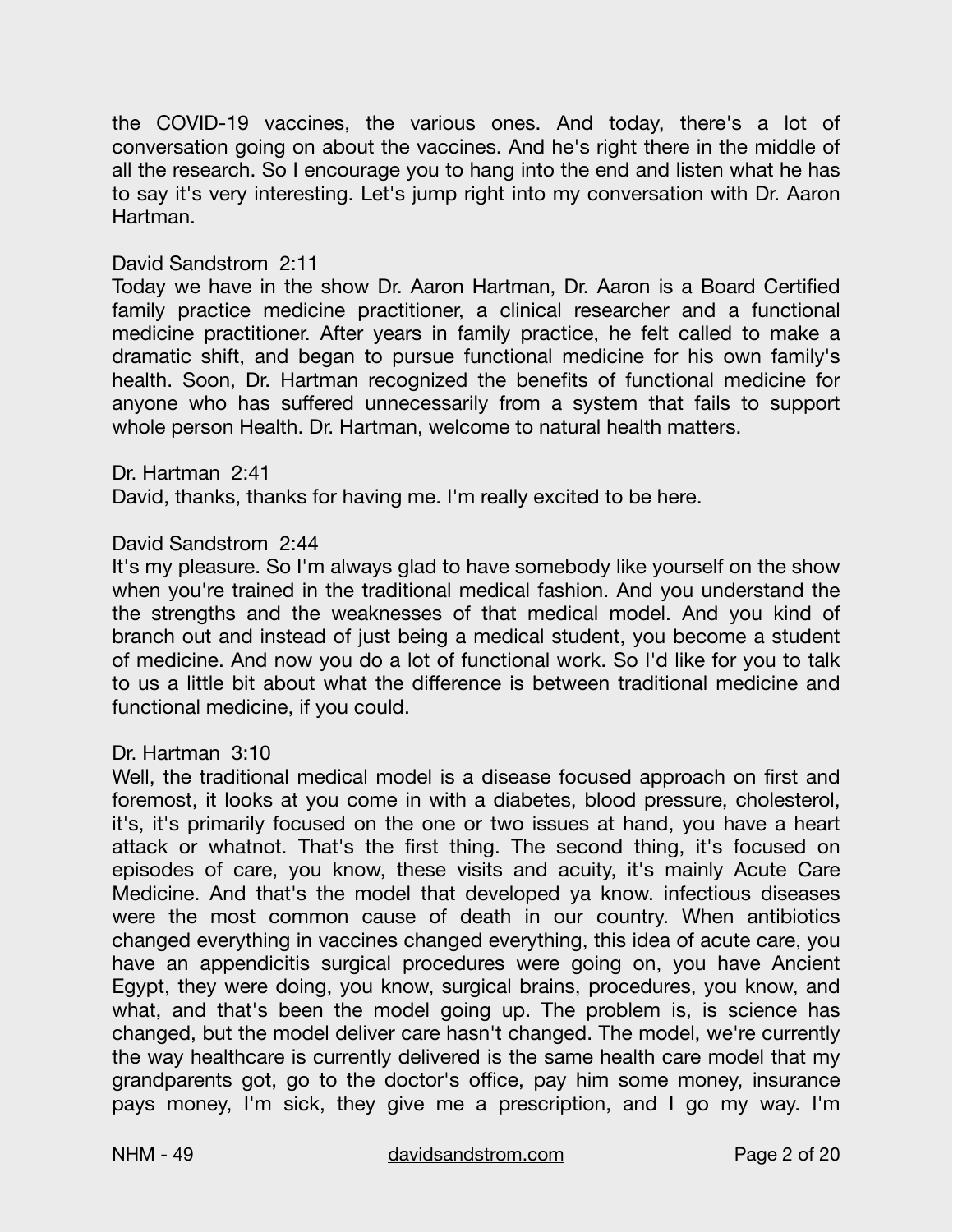functional medicine is more, it's more chronic care focused. And it's a more broad thing, looking at recalls, you come with diabetes, not where the FDA approved medications I can give you based on your A1 C being seven, which is a sugar level, but why do you have this diabetes? How severe is it? What other things are causing your diabetes? What are other leverage points, you know, diet, lifestyle, exercise, sleep, nutritional things, environmental toxins, heavy metals, you know, the building you live in the culture from that all these things can play into your diabetes. And so what functional medicine does is it goes to the root of whatever's going on. But it's also Chronic Care Medicine, not just a treating the acute issue, but all the other underlying things that can lead up to whatever was coming before. So it's the phrase I use, it's it's a science based holistic way to deliver whole body personalized care. It's like the short phrase I use for that.

# David Sandstrom 5:05

Yeah, very good. Yeah, I'm a naturopath. And obviously that means a doctor, as teacher naturopathic doctor is doctor as teacher, and naturopath meaning simply the natural way. And for me, natural is consistent with God's design for a person. And I like to put it this way the allopathic practitioner, the traditional medicine practitioner treats the illness that has the person and the naturopath or the natural practitioner treats, the person has the illness. And that obviously demands a more holistic approach where you were just describing, there could be some emotional issues going on, it could be some underlying stress or hidden infection, that that person's not aware of it is seemingly unrelated to their symptoms. But that's the root cause.

# Dr. Hartman 5:49

Yeah, that's, that's a good way to put it. David, you know, you look at you know, a patient sees a cardiologist for heart attack, and they see the psychiatrist for their depression. And they see the GI doctor for the IBS. But then the functional medicine practitioner would look to say, look, there's a connection between your gut and brain, heart access, we're actually neurotransmitters in your gut, affect your brain, your heart actually affects brain function has tons of literature on people developing the depression after a heart attack. So now so the functional medicine person would look at these three things as being interconnected, and not just to three different unrelated treatments, but try to find more foundational your treatments, your occom's razor, you know, the most simple explanation probably is the call. It's like getting more than the base of things. It's kind of interesting. in medical school, we talked about accom's razor, acutely, you know, if you guys want explanation, acutely, that's probably the cause of the acute disease. But in functional medicine, we see the exact same thing. We take it more deeper. What are the underlying issues functionally, you know, gut health, nutrition, environment, stress, they actually might have set you up for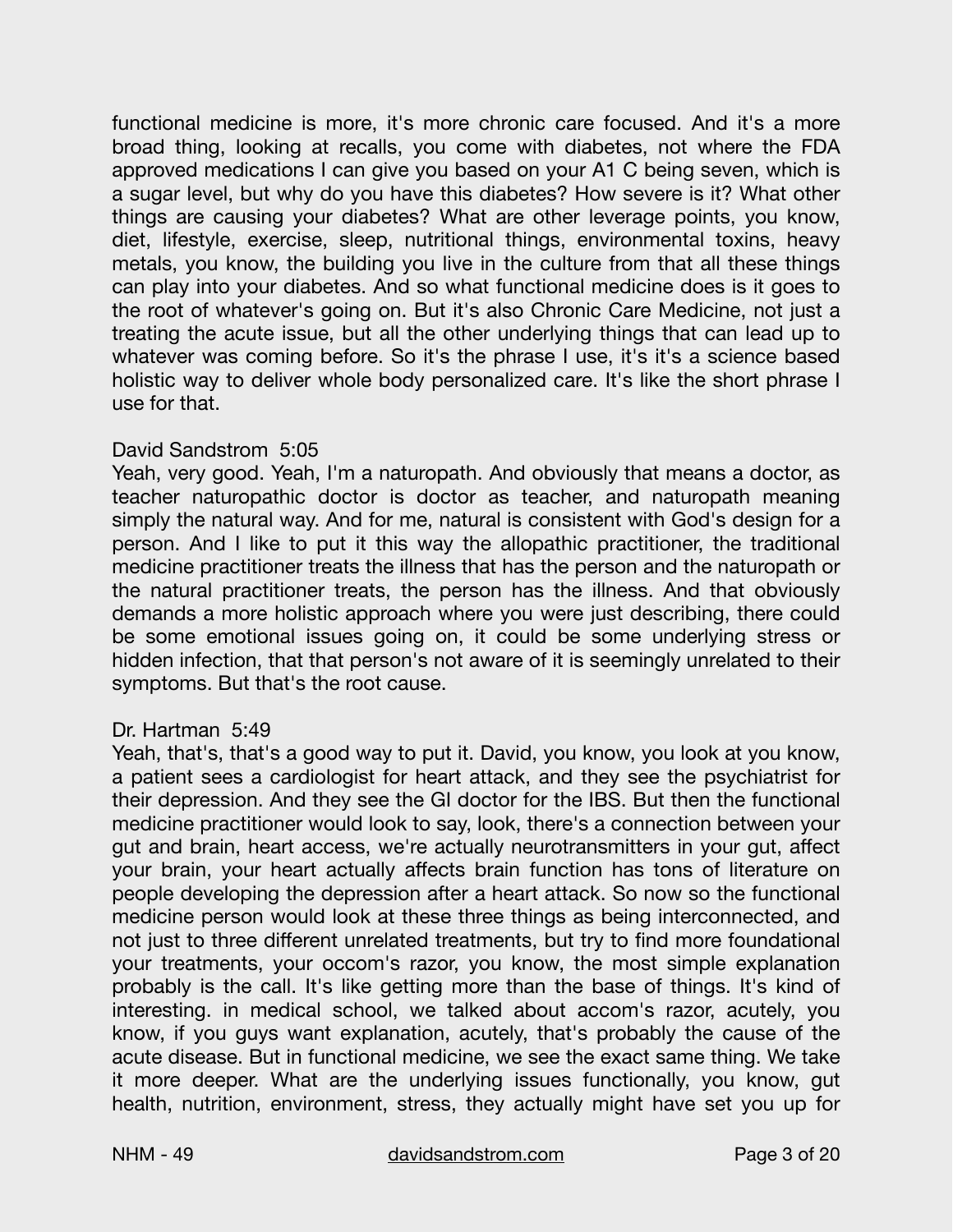your cardiovascular disease that you know, it's interesting. You know, that literature shows a cardiovascular disease begins in kids in their teens, they get these little fatty plaques, decades before they have the cardiovascular disease. They're, they're in their 50s. So a functional medicine tries to get to that root that bar back and prevent actually true prevention, true preventive health care.

# David Sandstrom 7:09

Yeah, yeah, that's really good. Yeah, before that person is expressing symptoms consistent with what we would label as a disease. There are a lot of things going on biochemically in that in that person, and emotionally and spiritually, and addressing them ahead of time. I say one of the best things of this way to treat cancer is not get it in the first place. Hey, if we adjust our lifestyles ahead of time, we can build health margin into our lives when we're feeling better. So that we're better prepared with like a shock absorber can handle the bumps in the road, that health margin that we have, which is more health than we actually need to get through our days as a minimum, if we can absorb the health challenges in the form of an illness or an accident. When they when they come away, and they've got to come right, it's inevitable. It's part of being human. So how did your approach start to evolve? I know you started out in the show you grad graduate medical school, it was a traditional medical approach family practice, and you've evolved over time. So how did how did your thinking shift on that story?

# Dr. Hartman 8:05

Well, I mean, started, you know, one of the primary care I went to family projects, I want to do everything I want to be the you know, I want to be a general contractor, master of all expert, nothing like you know how everything is my goal. My goal is actually to be a physician in a Mission Hospital overseas, and we're doing that, you know, went to a hospital in Ecuador, and it was for a family practitioner, a surgeon running a 38 bed hospital in the middle nowhere. I mean, that was kind of when my aspiration. So when I finished my training, my whole thing was learn a new procedure, a new skill set every year. So I started learning dermatology, during dermatology procedures. After my training cardiologist kept on doing a new thing every year, you know, that was like my underlying mindset, but we adopted my daughter. And she was actually Well, my wife's patients and she has cerebral palsy. We first got her, you know, not quite happy with the way she was being taken care of when our gi doctors, such as underweighting recommended us to put a feeding tube, you know, put a hole in her stomach and a plastic tube in there. So you can pull off

# David Sandstrom 9:02

Can I can I interrupt you right there? How old was she when when you started this process?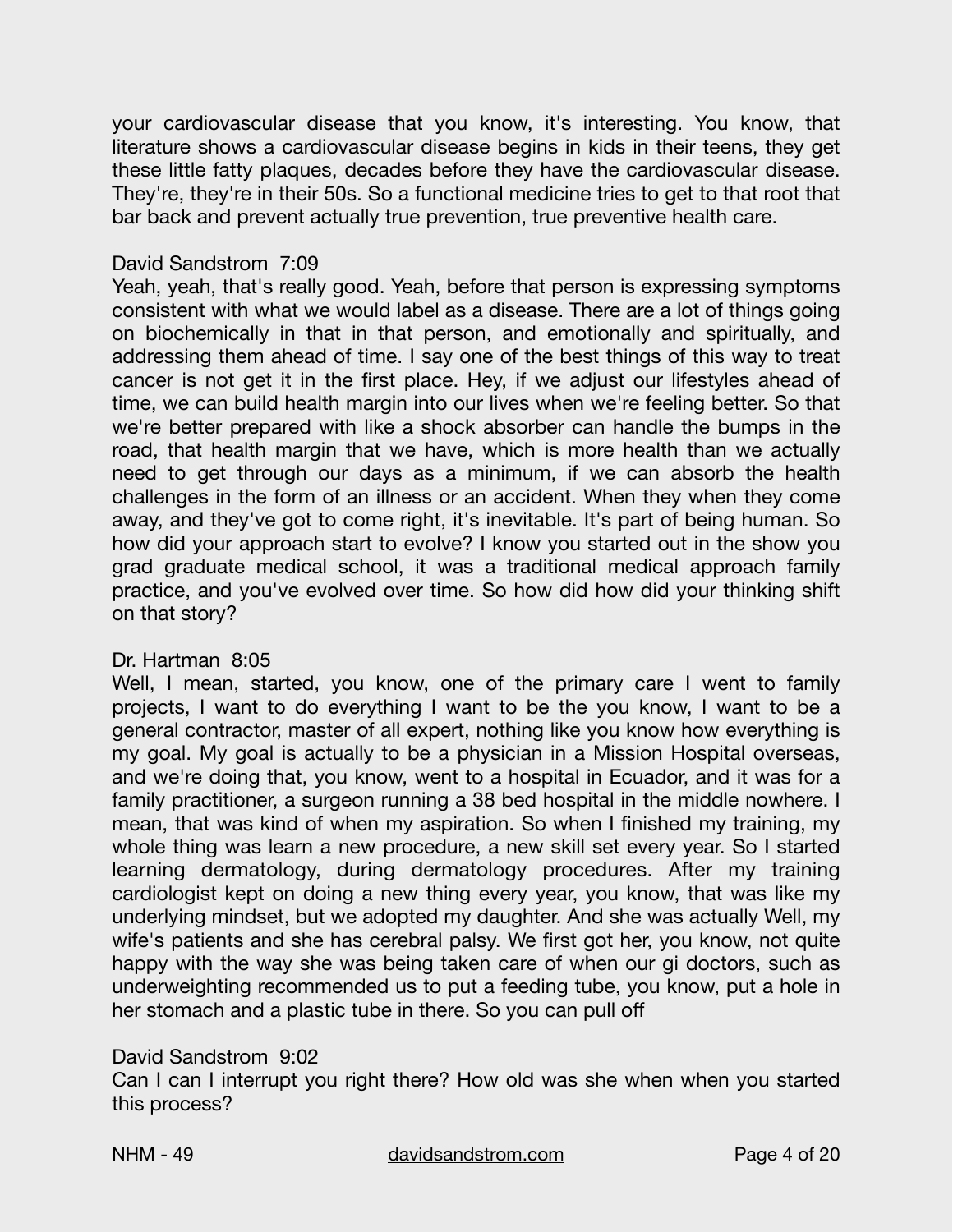#### Dr. Hartman 9:06

We first started with her when she was a year old. I think we took her into her house when she was about a year and a half to two years old. Okay, so my wife, my wife, actually, um, is a pediatric occupational therapist whose specialty was kids with special needs. And when my daughter came out of hospital at six weeks, after six weeks, my wife was her ot. So my wife actually knew her from the time she came out of the hospital, almost as a therapist. So I'm seriously having that interaction where gi doctor was like, let's put a two burner stomach and my wife we talked about like that would affected her ability to talk. Even though she wasn't ever supposed to talk. She was supposed to be basically a vegetable. She was never supposed to walk. We just don't really accept that, you know? Wow. And so we're like, we don't like this idea of this thing that's actually gonna prevent her from learning to walk and talk was fast forward six months, my wife was researching and found a pediatric growth chart for kids with cerebral palsy. And my daughter was right in the middle of it. So that was my Because my first thought was my first like realization of the experts don't know everything. And so all of a sudden realized if I want to navigate my daughter, I actually have to learn more about her than the experts know about her. And that was just like where this whole started. And so I started veering off the path a little bit and a little bit more and more learned. The more I realized, there's a whole new world we start I started studying genetics, and nutritional control genetic expression, I started looking at lipid medicine, how the fats in your diet affect brain development, environmental toxins, which is a big thing, my daughter was exposed to a lot of drugs and mush in utero, and her birth mother. And one of the issues I knew was just trying to get those things out the system and learn there's actually data on how that affects neurological developing kids with autism, cerebral palsy, so I started researching this, I just took me off the beaten path. And after four or five or six years, you know, I started doing things with her, like seeing patients with complex medical problems, and no one else could help with fibromyalgia, chronic fatigue, autoimmune diseases, patients with cancer who didn't want to recur. And I was like, let me start experimenting. That's that's what's called the practice of medicine, right? Yeah, I'm still I'm still practicing today, after 20, 20 odd years. I'm still practicing,

David Sandstrom 11:08

You know, hats off to you to have the humility to say that, I think that's great.

Dr. Hartman 11:13

I think one of the things, you know, you're Socrates in the Fado, when he was giving his defense in Athens, you know, his whole defense was you claim to know and don't know, and I know that I don't know. Therefore, I'm the only was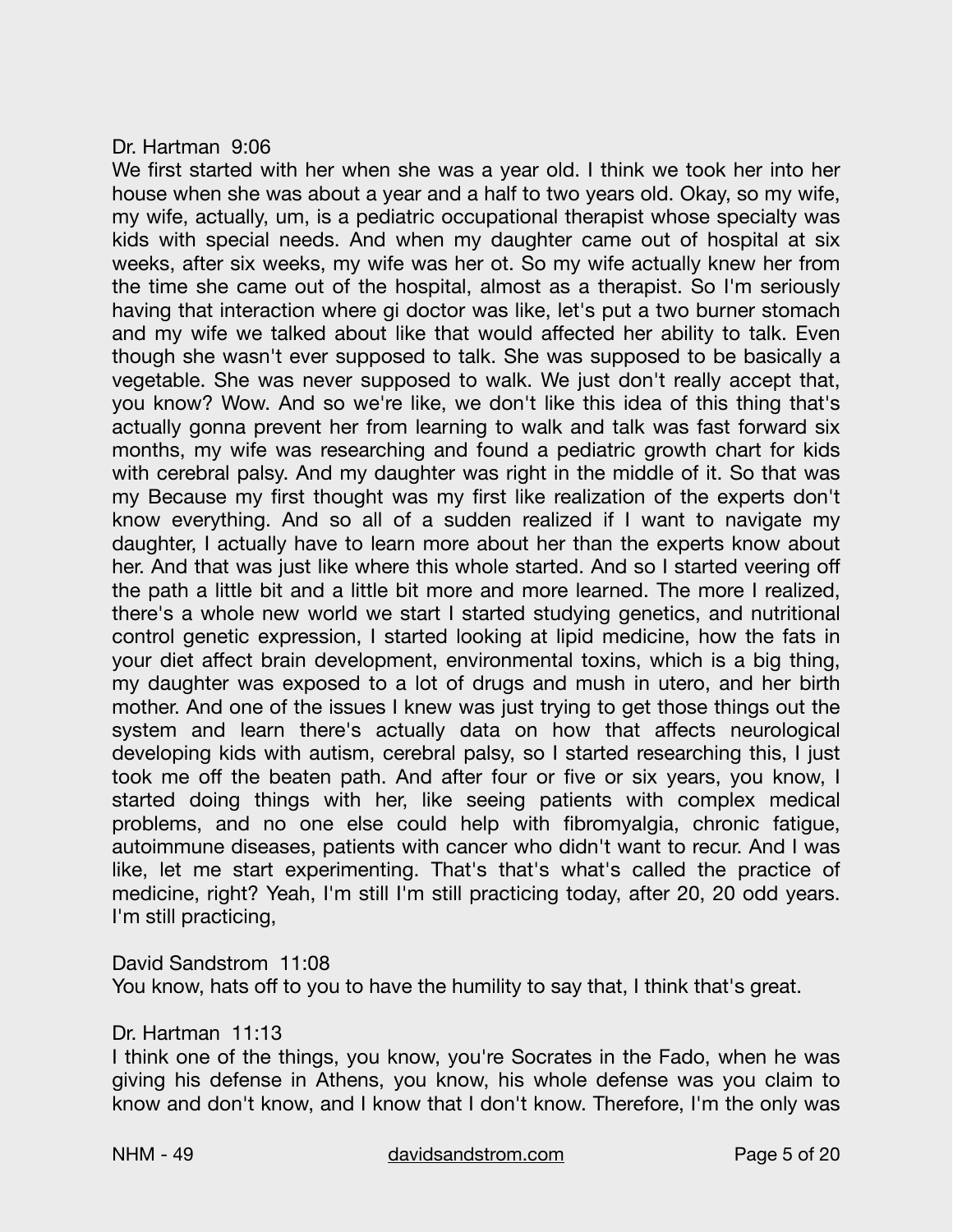one among us. Like, that was his whole defense was, I know that I don't know. I'm the fool. Therefore, I'm the only wise one among us because y'all think you know, you don't know. And so you're just realizing the infinite complexity of the human being?

# David Sandstrom 11:39

Well, I'm thinking about this Bible verse, it says, proclaiming themselves to be wise, they became as fools.

#### Dr. Hartman 11:45

Exactly. And what Socrates proclaim himself to be a fool. And we're still talking about today, right? Yeah. So. So it's just one of the things that I'm so it's basically ministered learning, realizing that she was way more complex, and no one's gonna know her, as well as my wife, right. So he's kind of she became our, our, our focus. And so the fact we adopted all of our kids, our second daughter, as well has neurological issues, our son had health issues, and so just bled into my practice. So I started taking care of complex patients with complex issues, and just changed and evolved. And now with the whole COVID thing, the patients have been seeing me for years, already had the vitamin D levels maximized. Were already taking their B vitamins, all these things we know, you know, 87% of people who die with COVID have low vitamin D levels. Last Imagine if you've already had your D levels optimized,

#### David Sandstrom 12:31

Optimized before, just that's what I was saying earlier, if we can if we can build health bargin. While we're feeling good, we're better prepared for the challenge is going to come our way. I'd like to back up just a minute. I know you got some great things to share. But I wanted to share this quick story. When you're talking about the feeding tube. And you found out that was actually not even necessary down the road. You found that out. We have four daughters. And number three and four were twins. And I was doing some research, my wife was pregnant and I and I came across some research that supported the idea that too many ultrasounds during pregnancy, probably not great for a developing baby. So we said yeah, we're going to do it, but we'd like to wait a little while we'll do one early on, and then maybe one, you know, mid pregnancy. So we did want around. We did the first one early on, it was everything was normal, we didn't even know it was twins. And then we did it later on. And that's when we found out that there was twins, which is quite a story in itself. But anyway, when when we did when we didn't want to do any more this well all twins are high risk, we should do an ultrasound every week, I said that we're not going to do that. I just don't think that's necessary. So we didn't my wife gave birth and one baby one of the twins was more than a pound heavier than the other and they're identical. And the doctor came to me after the birth and she said you know Dave, good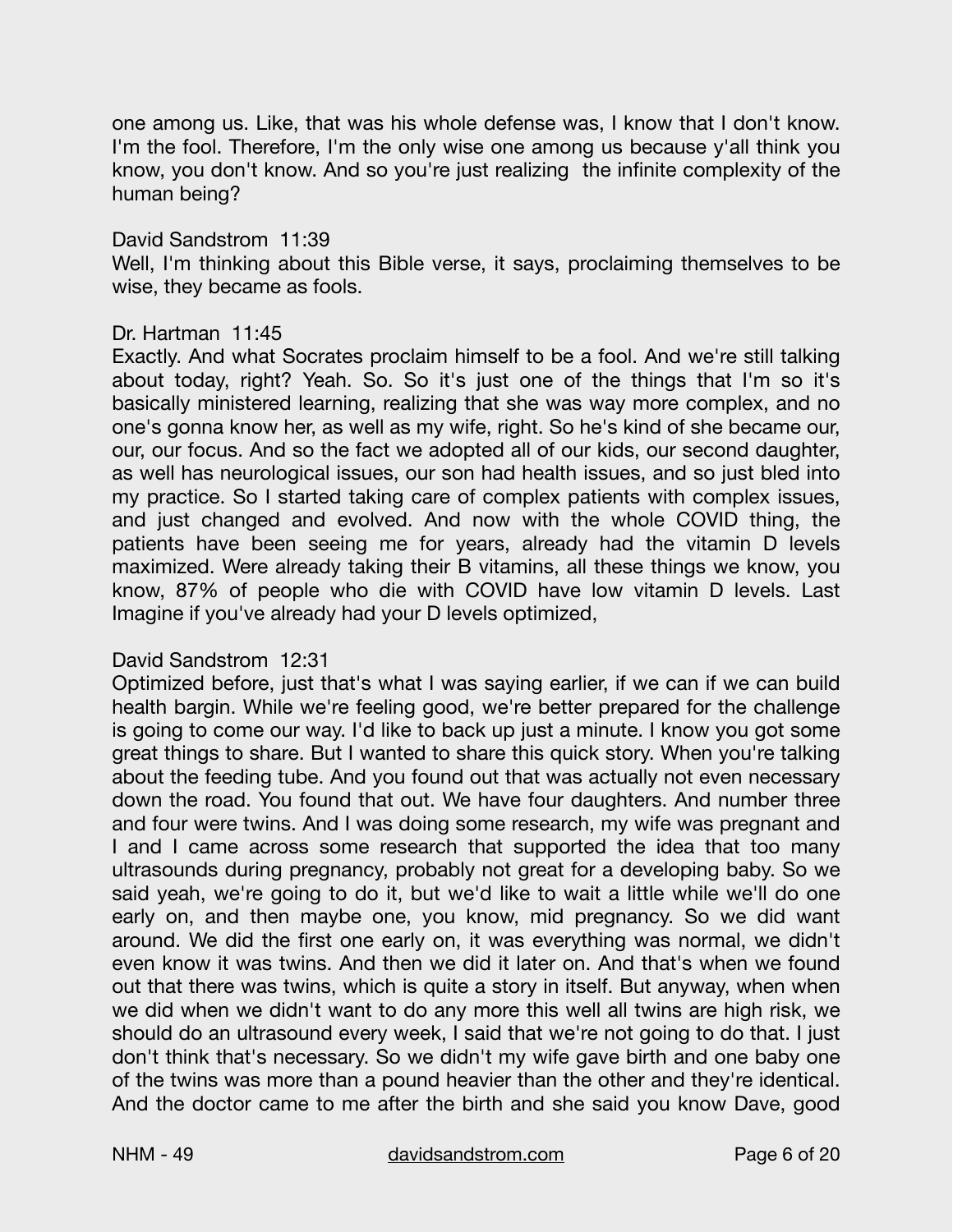call on the ultrasounds because your wife went full nine months with the full term with these babies. If we had known that there was a pound difference, we would have taken these babies out weeks ago. So good call on not doing the ultrasound. So that's just an example of how you know the medical profession I mean do a lot of good but they kind of have the the mentality of what can be done will be done

# Dr. Hartman 14:08

Yeah, well a part of a part of that that people don't realize is that ob is like one of the most highly litigious practices in healthcare and a lot of things that are happened are your if you do something and there's a mistake or something's messed up your medical legal liability is much lower. If you don't do anything and something happens your your medical legal liabilities much higher and it's in one that one examples in the literature is our C section rate in the United States. You know you go to Ireland you know there's a lot of Irish people united states right you know, my wife's wife, her family's got Irish just sitting there and the C section rate in Ireland and mostly deliveries is done by nurse midwives, not hospitals is 5%. Yeah, absolutely. The United States has about 50 Oh, Mike is going up. And some places some countries in the world like Italy Brazil has a high high in certain populations. You're looking at close to 80% and C section rate. Then you guys yourself Why is that relevant Ecuador admission hospitals is one lady that came out as our ninth baby. And shell eight had been delivered in the in the home the jungle. The reason she came to the hospital and was very voice on this um in um shell Mehta has where it was in Ecuador. If you're familiar actually with Jim said, Jim St. Tim Elliot. I'm sorry, Jim Elliot.

David Sandstrom 15:21

Yeah, he's the guy that inspired the at the end of the spear movie.

# Dr. Hartman 15:24

And this is actually this is the hospital. This is where they were at. So okay, how it's kind of it's kind of that's kind of its kind of setting. And so she came the hospital, she was bleeding, right? And so I checked her out and like, she's forcing Mary She's fine. I'm gonna walk down the hallway, get some he walk out the door, and the nurse is trying to talk to me in Spanish is like my second language, and I'm not 100% fluent. And so I'm like, Okay, I'll be back in a few minutes. You know, do you want me to stay walking down the hallway? Here, Doctor, Doctor, I run out. The lady is standing over on the floor. scrunch the baby's out. Oh, he went from four senators to out in less than a minute. And it was one of those things. It's like, wow, like, and that's normal there. That's Yeah, that's the only reason she that was number nine. And the reason she came to the hospital was she was bleeding with number nine, not eight, or seven or six or Farber Four, three or two? You know, it's just one of the things it's like, Wow,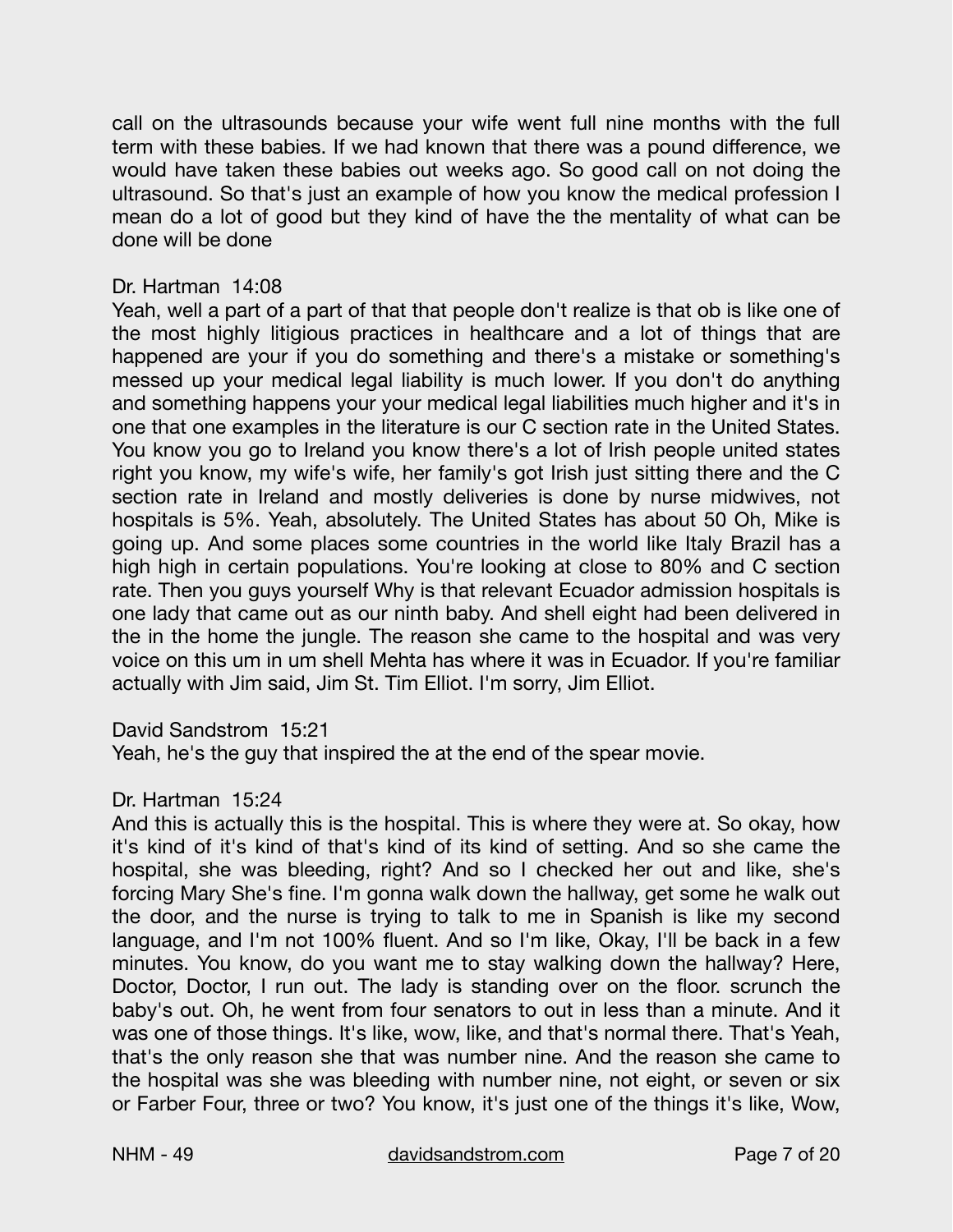that's pretty. I mean, it's kind of profound, you know, yeah. When I delivered probably 30 babies was there. And that was a very quick process. It wasn't that long. Even though the women whose first baby, they were they were laboring maybe 45 minutes an hour, it was just a totally different experience there. And here, we have women have a second third baby, they're still spending hours and hours and hours and labor and having c sections on their second third baby. So just totally Yeah, totally different expect?

#### David Sandstrom 16:37

Well, one of the things you I'm sure you know way more about this than I do. But we've had four children and I was there for all the births. And when when a woman is induced, it tends to slow the labor down. Also, when they give them the the epidural, that will slow labor down as well.

#### Dr. Hartman 16:54

Also, increase the C section incidence as well.

#### David Sandstrom 16:57

Yes, right. Right. Because of some happens there. It's not it's not natural. Again, we're going back to the God's design, it's my contention that we we maximize our health potential. When we align our lives more fully with God's design for spirit, mind and body think God has obviously designed for childbirth. And again, the medical profession can do a lot of good saves a lot of lives, by the way. But we should be careful about intervening in messing with God's ideal design. That's my contention. So I saw a couple phrases on your website. And I'd like you to speak to these for a minute. One was harness your body's power to heal. What does that mean?

#### David Sandstrom 17:40

So you've decided to make some improvements to health and well being, you're listening to shows like this, where you can get information that can help take your health to the next level. The trouble is, getting educated and implementing effective strategies is time consuming, and can be expensive, not to mention, overwhelming. That's why I wrote my book, the Christians guide to holistic health. In my book, I've taken 20 years of research and experience as a natural and holistic health coach, and distilled it down to what you need to know to maximize your health potential in spirit, mind and body. It's my contention that we maximize our health potential by aligning our lives more fully with God's design for spirit, mind and body. My book, the Christians guide to holistic health will put you on the fast track to the vibrant health and vitality you've been looking for. By the way, many of my recommendations won't cost you a nickel, they're free. Because a lot of my message is simply aligning our lives more fully with the Word of God. That doesn't cost you a thing. If you'd like to avoid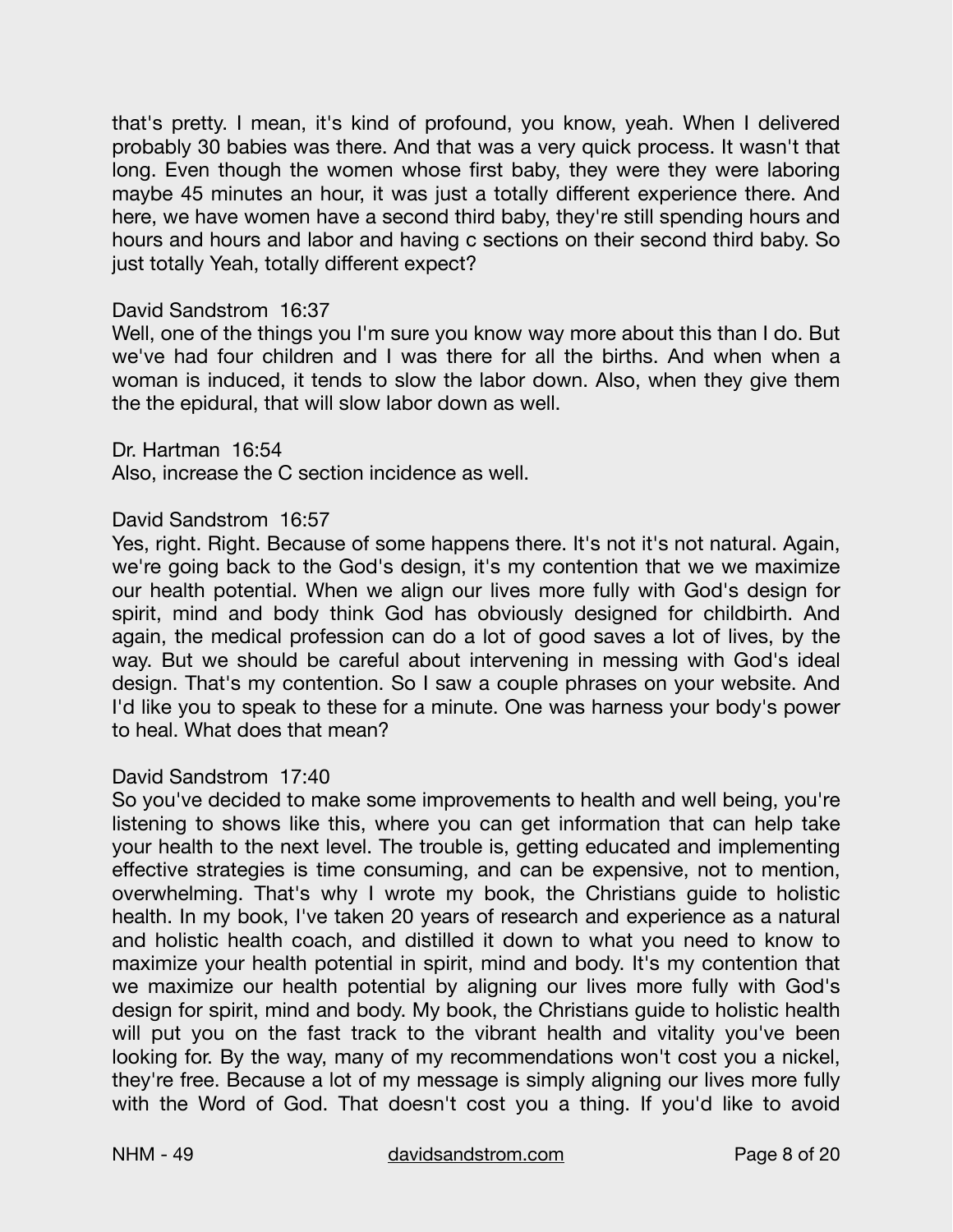overwhelm and get some biblically based holistic health information that you can implement right away. Go to my website, David Sandstrom comm forward slash book, that's da VI, d, s, a n d, s, t, r o. m, as in mike.com, forward slash book, and you can learn more and pick up a copy today. If that doesn't work, you can go directly to Amazon. It's available there in paperback, Kindle, and audible. Now let's get back to the show. Harness your body's power to heal. What does that mean?

# Dr. Hartman 19:28

It's really interesting if you give the body the right nutrition, the right food, the right environment, the right rest the right sleep, it wants to get better. It's almost like the body wants to heal. And so it's amazing to me that you can actually feed your body on processed foods, breathe dirty air, drink dirty water for years and years. It takes how many years does it take to get lung cancer? decades? Right? Yeah, it's amazing what you can do your body and it's self heals and repairs and wants to be healthy me put, put diesel in your car, your gas car wants, put some dirt in there once? How many times to take that thing to break down? It's so easy for a complex machine to break down, right? Yeah, get your body which is infinitely complex. It has this built in redundancy, this built in a buried ability to work around stuff. And so it's it's amazing to see people with chronic health issues as you start to remove, you know, inflammatory foods, fix nutritional deficiencies, remove environmental exposures, address their gut, address, the sleeping patterns, how quickly people begin to heal. It's almost like they want to heal. You just got to give him the right stuff. I think there's a saying in naturopathic medicine, removing the things that don't belong, and putting the things that do belong in your body does the rest, right? That's Yeah, like, that's kind of like, you know, seeing the science behind that behind the whole gut microbiome, the gut brain connection, realizing that Parkinson's disease starts in your GI tract 20 years before diagnosis. All of a sudden the gut becomes if you have any about a neurological issue, the gut becomes one of your primary organs of interest, you know, yeah. And then learning how that that connectivity is super important. But also there's leverage points, things you can do. I think that's important thing is hope. There's things you do for people that will change your health trajectory. Yeah.

#### David Sandstrom 21:06

Yeah. Well, you know, getting back to that naturopathic approach, I'd like to tell people this we had an important concept for for a naturopath is the concept of total body load. And that is, we're all dealing with various health challenges, you know, we're breathing toxic air, we have genetically modified food in our diets, you know, this, sleep compromises stress at work, you name it, we all have a number of stressors. And when our body starts to get loaded down with too much of that, that's when we start to see symptoms. And that's we know, we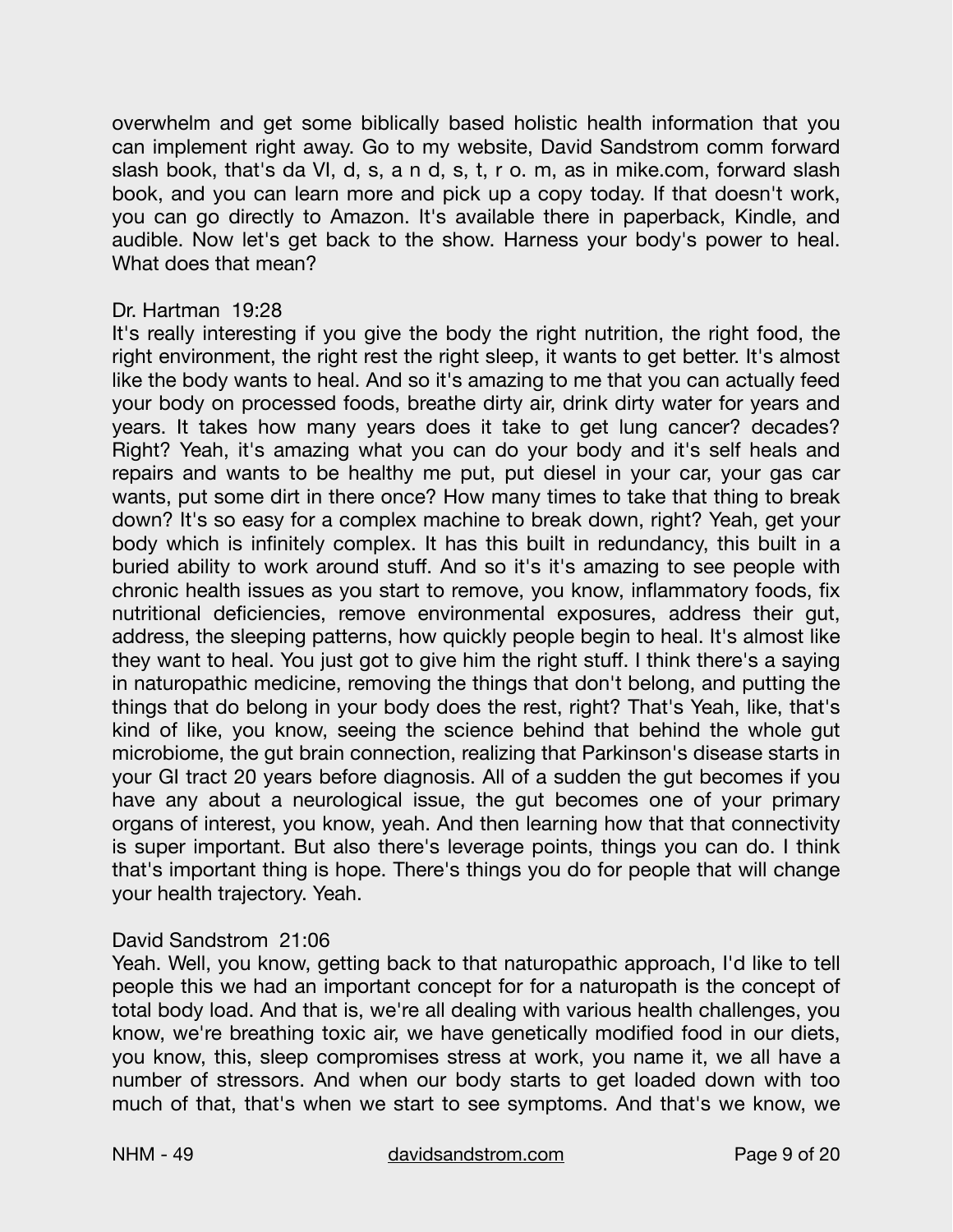get comes a point where you're going to have disease a diagnosis. So we build health into our systems by reducing our total body load and getting rid of those things that are hindering our health, and adding as many health enhancing factors into our lifestyles as we can. And we tilt the scale in our favor and where it's like we're on a seesaw, we want as many health enhancing factors on one side, and as few health inhibiting factors on the other. And that's the concept of total body load. Because we can lean on that God given innate wisdom of the body to heal itself as health is our default setting. If I cut my finger with a kitchen knife, I don't have to tell my blood how to clot, I don't have to tell my cells how to dispatch cholesterol and other proteins to heal the skin that happens automatically. So we lean on that God given wisdom, by getting the obstacles out of the way and let our bodies do what they already know how to do. And that is to heal and to thrive.

# Dr. Hartman 22:30

I think it's also interesting, if you look at just the diet literature that from University of Florida, that half of all chronic disease in our country can be directly attributed to eating processed foods. And from the Harvard School of Public Health. Walter Willett, who's like pi, the top epidemiologist in the country, he said 80% of heart disease, and 70% percent of cancer can be prevented by dying lifestyle alone. Yeah, that's amazing. That's just there's numbers. It's like, you know, I tell patients like your anything you do is way more powerful than anything I can do for you.

# David Sandstrom 22:57

Yeah, well, you know, there's a couple studies, when I was researching for my book, the Christians guide to holistic health, is that something like 85 to 90% of all doctor visits can be blamed on stress. So we may not have any control over the genetics we inherit, but we do have control over the level of stress we introduce into our lives, are we practicing good finances? You know, are we are we forgiving? The people that have hurt us? Are we building in margin into our drive to work? I mean, you know, if your drive takes 20 minutes to work, do you leave 19 minutes before you have to be there, you know, how about, you know leaving a little bit earlier? And just take some of the stress out of the drive? You know, those types of things will all add up to building in health margin? Absolutely. Yeah. You have a membership at your, your clinic. And I know there's an online community and an in person membership. So talk to me a little bit about or talk to the listeners about what becoming a patient at your clinic looks like. I mean, I try to leverage people's insurance and their resources as best I can. The problem is, is that this kind of message and takes time, you may take like two hours to see somebody. And then at pi it takes me 30 to 45 minutes to review their labs. And then when they come back, there's another 45 minute, your lab review all that, you know, for all that time insurance turns pays me for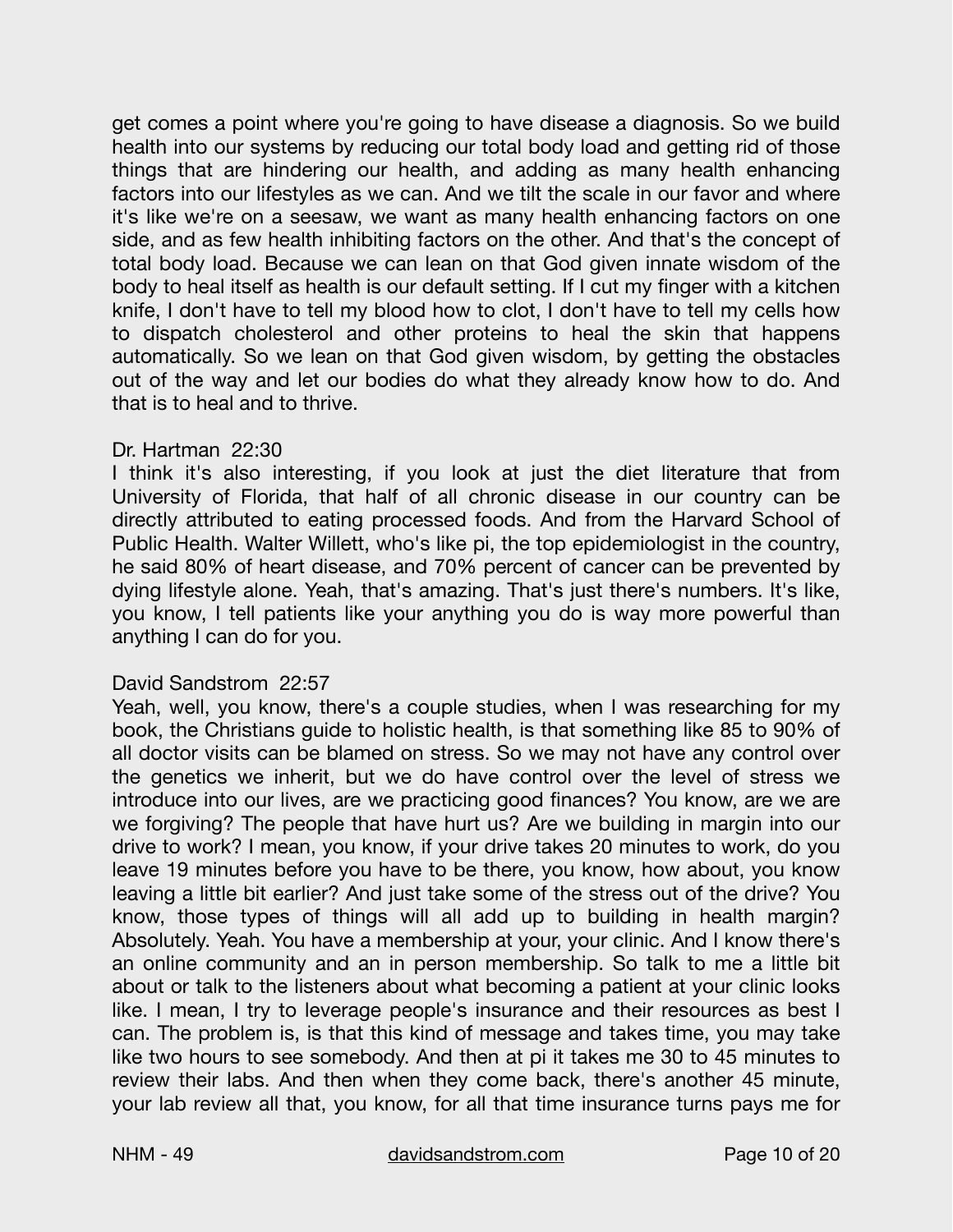the first 20 minutes of the intake and the 12 minutes of the follow up. That's it. So the membership basically is the way I can it's the way I can, you know do things appropriately, stay legally safe as far as insurance costs, contracts are concerned, which is the big, the big thing. Yeah, and then be able to be able to utilize my knowledge base to help my patients, your insurance pays for procedures, it doesn't pay for cognitive work. So, you know, I remember I used to be in the hospital and I go see some of the ICU, you know, insurance to pay me \$75 for an hour in the ICU, and another 45 minutes of feeling nursing calls. Now, they they wouldn't they didn't pay for, for brain work, they only paid for procedures and so that the membership kind of covers all that the online community is my way to get this kind of medicine out to more people. You know, the thing about this, there's less than 2000 practitioners in our country trained like I am, you know, I'm in Richmond city proper, there's two double boarded, functional practitioners, the other ones in the practice with me, Dr. jetski. And the city, there's maybe two or three other doctors that are functionally trained in our cities, like a population of 1.5 million, there's not enough people out there to deliver this kind of care to those those who want it. So the community is a way it's like a physician led community that has coaching courses and, and community. So basically, the idea is that I'll do a course on reduction. My first class is roadmap to resilience, or walk through the foundations of functional medicine, there within the community, people share ideas, share thoughts, you know, there's a lot of wisdom in a group, you have 100 people and their combined life ages, you're looking at 10s of 1000s hours of life in there. It's like that's a lot of wisdom. And then I have nurse practitioners can help with, with coaching with questions. And every month I'll do a live q&a. So the idea is like to empower the individual, it's kind of going back to the whole Lord of the Rings thing where, you know, as far as responsible, he has the Ring of Power. He's the one who has to take the part of the ring to the mountain of fire, right and destroy it. But he has a whole team around him. And he's got his his Gimli his guys legless these guys is Sam wise, which was actually probably the hero of the book, to be honest with you. And then got Gandalf and so like, that's I'm trying to create that team, then powers individual to take the journey.

# David Sandstrom 26:23

Well, you know, before we hit record, we were talking a little bit about what the medical community can learn from the aviation community. And one of the things we do as airline pilots is, is a concept called crew resource management. And that is creating environment, especially as a captain, that you want to solicit input from your first officer, from the flight attendants from the ground personnel, the dispatcher, the mechanics, and all that. And then when you have a challenge, one of the phrases that we use in training is expand your team. Get some other people involved, you got a you got a question regarding security issue, we have a corporate security department, we can call and talk to them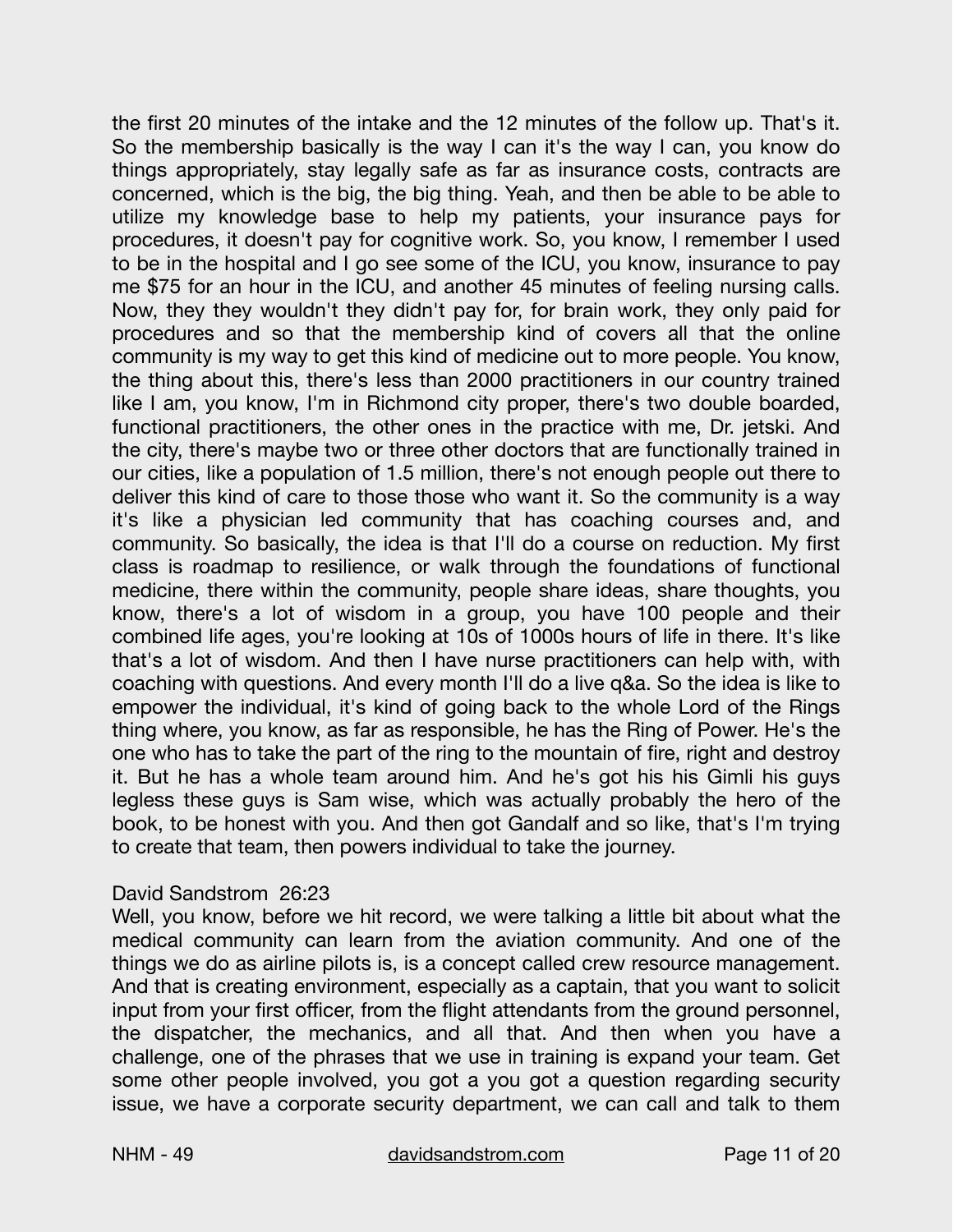about that we have supervisors at the station, that that can look up records and tell us things about a particular passenger. So expanding the team is a really really good safety practice when it comes to flying an airliner and and I think the same could be said here in health wellness,

# Dr. Hartman 27:14

so but when you said basically it's that's I'm trying to mimic kind of almost I didn't realize it, but what you're doing in the airline community, we're putting this team together. But with the unique advantage of it is anybody anywhere in the country can actually join the community and be a part of it. I've got long haulers, which gets people to get COVID and have symptoms. You know, three months later, I've got one and I was in California, and Canada, part of the community. Um, so it's really, really exciting.

# David Sandstrom 27:37

Do you do that with a Facebook group? Or how is the how's the online community work?

# Dr. Hartman 27:42

Um, it's basically I do it through mighty networks, which is just a platform set up for that I don't do Facebook just because Facebook can shut you down whenever they want. One things I've learned with social media with the COVID is that if someone does it, it points platforms doesn't like what you say they can shut it down. Yeah, I was actually talking about when I did a post on pollution, and severe COVID. Because there's literature out there that air quality increases your risk for severe COVID disease. And I was looking at housing sales using article for the British Medical Journal, right, man, it's a reputable, you know, journal share, I was censored for political speech. Wow. Because pollution was in the algorithms for Facebook was concerned political speech. And just I realized, am I start changing my verbiage a little bit if I use a world health who articles a link their CDC article 1000s and 1000s and 1000s of views? If I used new internal medicine in JAMA, I'd have a couple 100 views. Wow. So it's a based on where I was using my sources determine how you know, legitimate or trustworthy my stuff was as real as I need to I need to control the platform to a certain degree. And that's kind of pulled out of that with this because I can't I don't know who I was working to have someone say I'm, you're crazy talking like you can you don't feel your body that's you know, that's not FDA approved. We're gonna shut it down. So I'm

# David Sandstrom 28:55

good for you. I think that's great to have that kind of independence, because there's people building businesses on YouTube or Facebook or Instagram that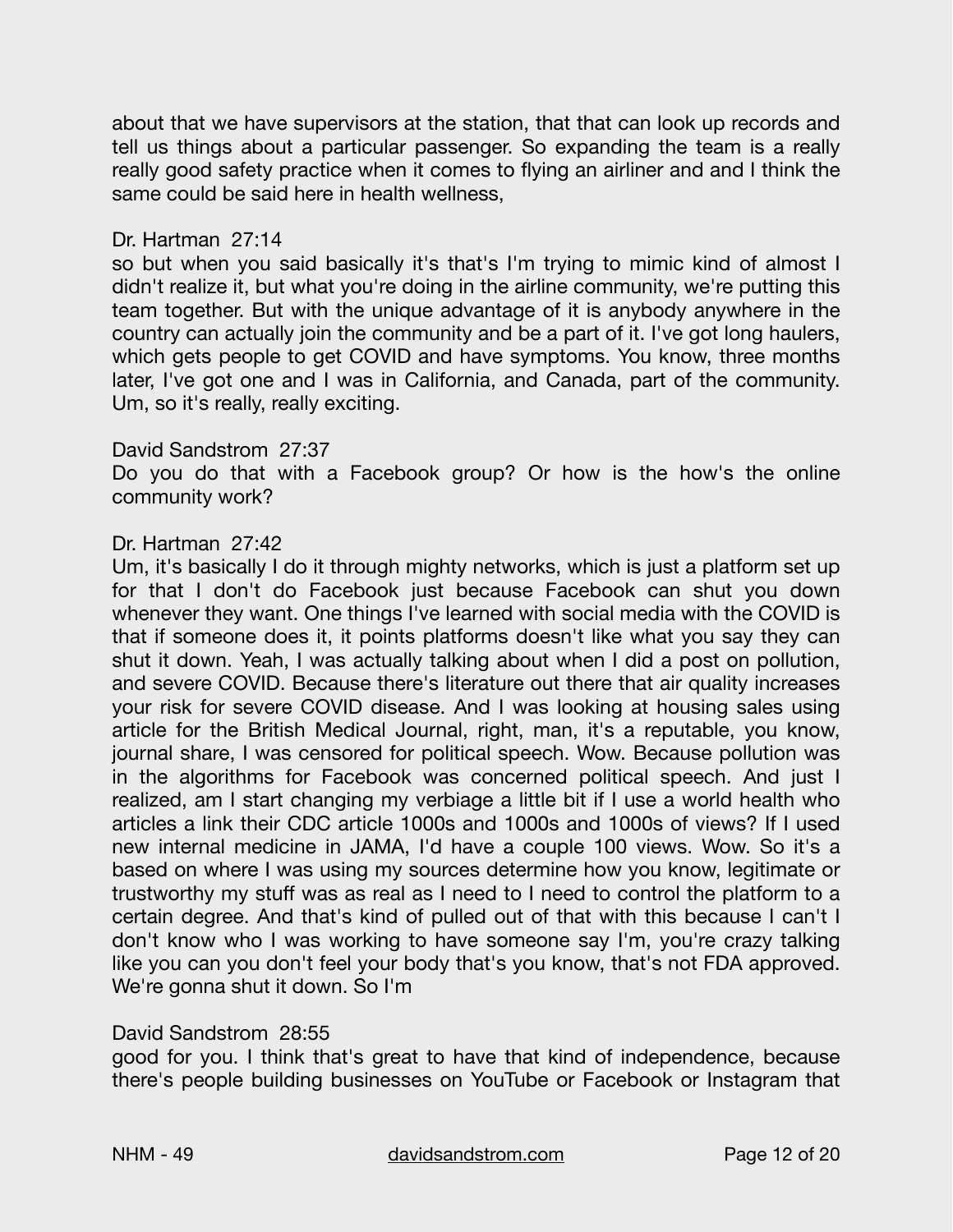could be shut down overnight. You had you don't have any control over that, which is

# Dr. Hartman 29:06

definitely one of the new things on online businesses that happened with all the COVID so people realize you have to own your information stream. And so whether like the basis is your website, need to own your website. If you'd have your resources on Instagram, I might be there or Facebook need to have them also sitting on your website because there's no guarantee those things will continue to let your stuff be out there. And now the Facebook and Instagram are more paid. To play. So now unless I put up you might follow me on Facebook and unless I pay money, you won't see it one day no post. Wow. So just like as that whole systems changing, people realize you actually have to have control of whatever information you're putting out there. So you have to either have your own website, or your own platform or something like that. So that, you know, you can say here, find me here and people will come and find you. Yeah,

# David Sandstrom 29:48

yeah. Yeah. Excellent. That's really good. So I want to go back to what we talked about just a minute you mentioned the COVID, long haulers. Now, it would be my contention that a COVID long hauler, someone who's still has symptoms four or five, six months down the road, they probably have a higher total body load. So when you're working with especially those patients people with a COVID, long hauler, what other some of the common underlying issues that you're seeing with those people,

# Dr. Hartman 30:11

I'll preempt that question real quick, this idea of a post infectious inflammation, you get a viral infection and you have chronic issues is an old old idea. We saw it in the late 1880s. With the Russian flu, we saw it with long flu of 1990 1920. We've seen with Lyme, you get a tick bite and get chronic Lyme disease. These are all post infectious inflammatory syndromes. And so one of the things on long hauls is, as a functional medicine doctor, I have the advantage of having all these, this old armamentarium from now applying to these patients. And so one of the things I'm seeing is your Hey, patients who live in moldy buildings, it's to date on 80% of our long haulers either worked in or lived in a moldy environment. I'm hypermobility, you know one out of 30 Americans is hyper mobile. Has this thing called hypermobility Spectrum Disorder have been double jointed? Well, that increases your your risk for inflammation and also increases your risk for gut issues and mountain nutrient deficiencies. You know, very untraditional status, you know, if your vitamin D is low, it's really interesting, but vitamin D does so many amazing things. But there's two arms of the immune system. There's the the old type, which is very, um, the archaic type that can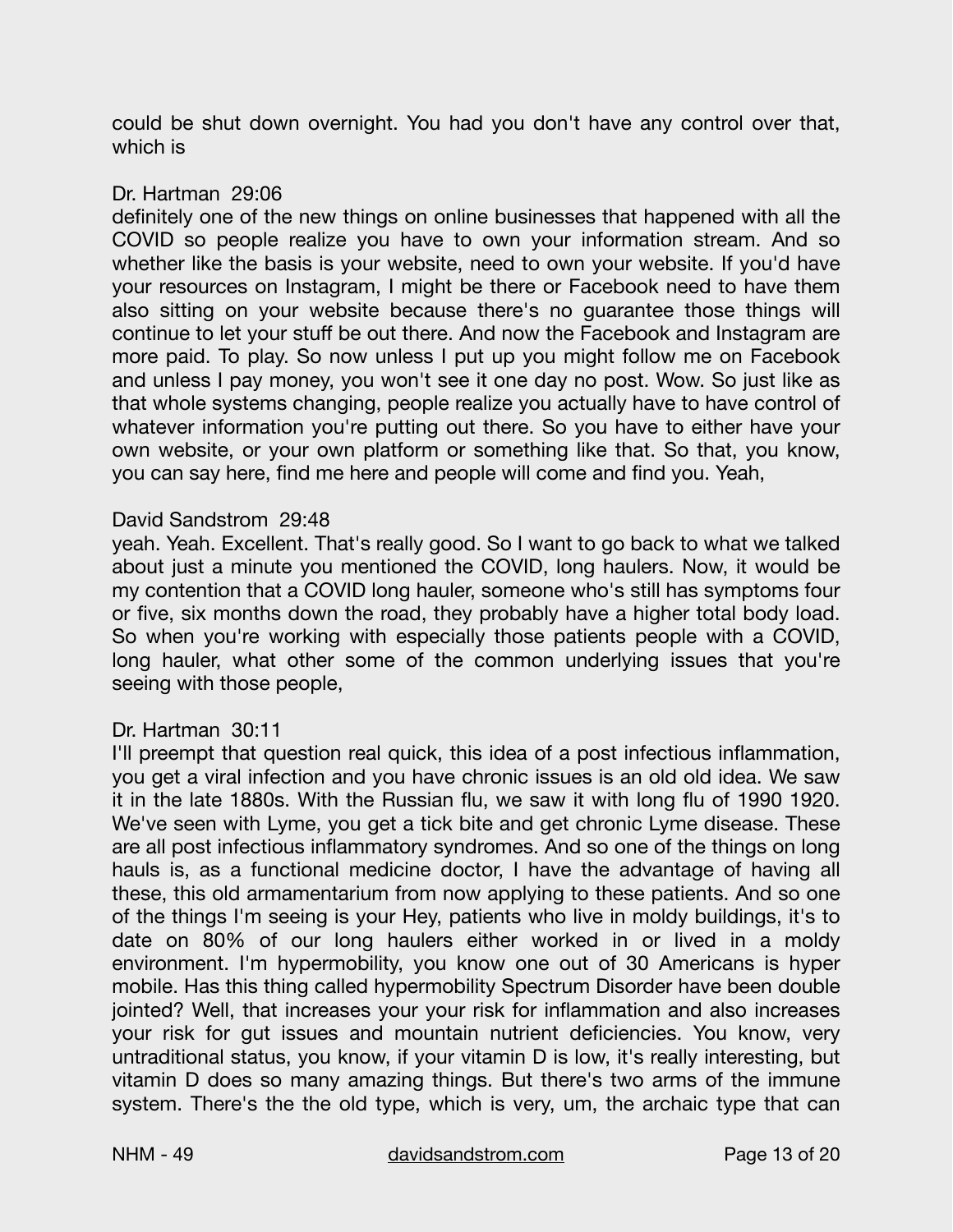attack viruses and cancer then is the adaptive part that makes antibodies, you always use that innate part first of your immune system. And you switch over to the adapted or the antibody part of the immune system. Well, that handoff requires vitamin D. So if you deal with low and you get a viral infection, it's hard to transition to mecanim eyes and it's also hard the innate system to turn off. So all of a sudden, there's a whole host of nutrients that can help that whole process and so because I already knew about these things and other postinfectious or other autoinflammatory syndromes where your body it becomes inflammation against itself. Not quite autoimmune diseases but similar concept. I'm unable to apply those to long COVID and a great example that is low dose naltrexone you may have heard of low dose naltrexone before it's been around for decades. It's been this literature on using for multiple sclerosis on using for parts and dysautonomia, chronic fatigue and fibromyalgia. Well guess what, there's data now with COVID and long COVID you know, COVID induced dysautonomia, and parts COVID induced chronic fatigue and fibromyalgia. So I started using naltrexone with my patients and lo and behold now his research to support naltrexone actually can help these people with long COVID and there's actually now a pharmaceutical company researching a proprietary form naltrexone to treat long COVID. And it's interesting how like that like that was already momentary. I just have to repurpose these tools. And that's those are some of the thing

# David Sandstrom 32:52

I was doing some research the other day and tell me if you agree with this, but does this talk was saying that if you have super high level, you've optimized your vitamin D and even gone above the recommended levels, he's I know that they say maybe the naturopathic optimum is about 60. I think it's more does it milliliters per deciliter is that the way it's measured? It's millet. mil on nanograms per deciliter, nanograms per deciliter, but 6080 is the 6080 is considered optimum, this guy was saying go to 100 or more, because with a lot of vitamin D, you decrease the need to engage the immune system. So when the immune system is engaged, that's pro inflammatory. So if you can reduce the the reaction out of the immune system by having adequate D, you have less systemic inflammation. Does that make sense?

# Dr. Hartman 33:39

Well it does this but there's an interesting twist to that, you know, David, like, you know, the whole idea of holistic, which, you know, I like to use the word that I like to use, I don't like using I don't like to use it, but um, but yeah, but I get it. But like, in, in indigenous cultures in Africa, where kids kids running around outside all day long, you know, crazy, potent sun with not a whole lot of clothing, the low blood levels of vitamin D between two and 300. Wow. Okay, so that's, you know, that's interesting facts. So the question becomes is our normal range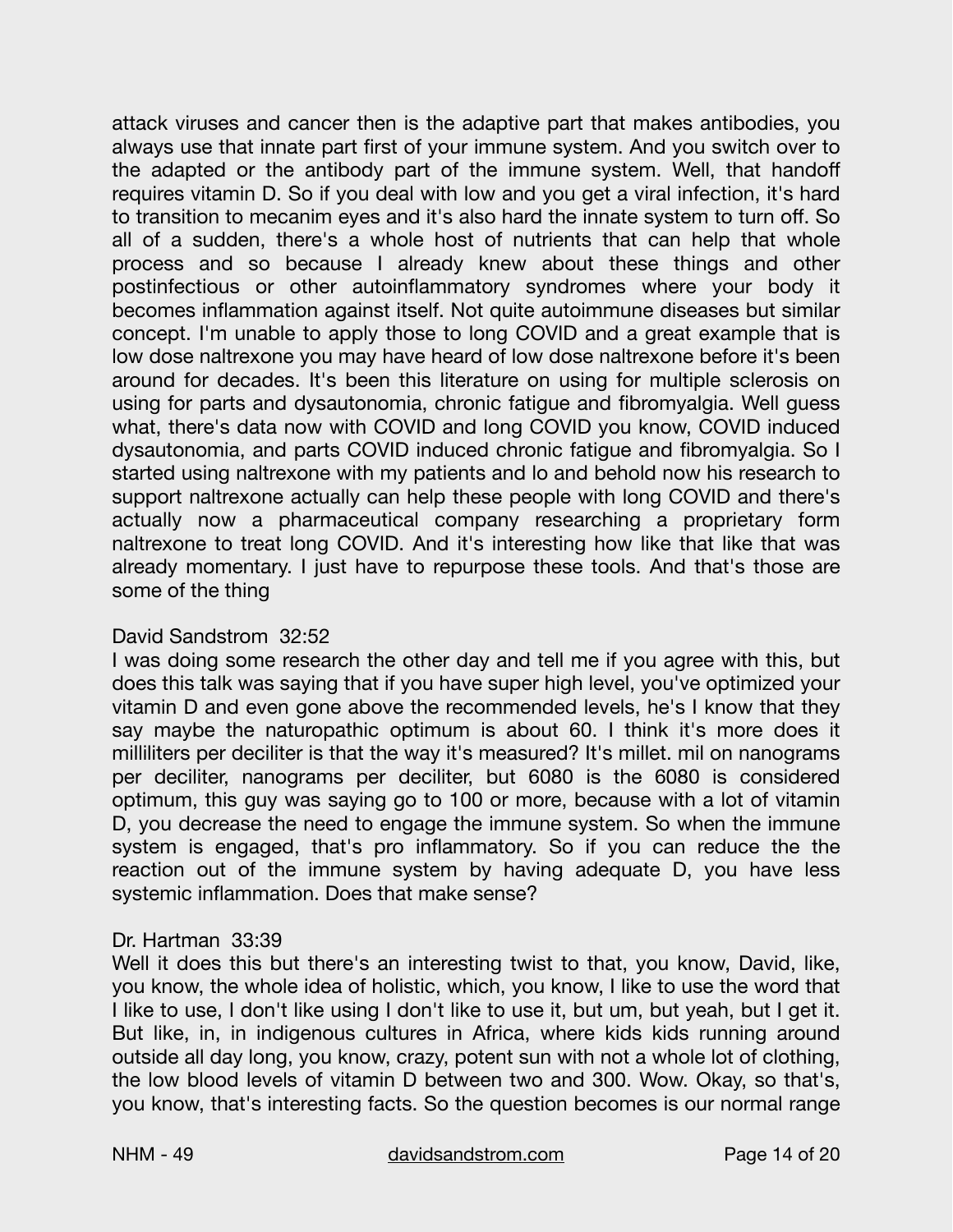of 30 to 100? Obviously, the low end of normals, not 30. It's probably closest, just 60. Because it's let you know, maybe the high end is not 100. Maybe it's 150 or 200. No, so that's interesting. If someone who, who has an autoimmune issue, who's really sick, I'll push it just because I have to also remember behind behind behind every patient is as a malpractice lawyer, so have to like be careful to

David Sandstrom 34:33 It's a shame that that's true, but it is,

# Dr. Hartman 34:35

But it's, you know, I think that in medical school in 1996 Wow. That was Yeah, exactly. Yeah. Um, but so I'll push somebody closer to 100 and check their calcium levels, you know, make sure I'm not pushing that up. Yeah. But the reality is, is that I've had patients who've taken it come back with levels of 130 to 150 I'll check their calcium, check the stuff they were fine, you know, so I try to I try to if someone's really sick, I'll push it closer to 100 level, like you said, But using some of that innate wisdom from other places around the world, you know, that's part of the translational medicine. Part of functional medicine is like, why can't I use data from Africa and South Korea and Germany and China and Japan? Why do I have to only use stuff that the FDA says I can use? You know? Yeah, and that's where I think COVID is actually accelerate this because people want to know what's going on around the world they want to know what's going on the UK which is actually leaps ahead of everybody in the world right now as far as tracking COVID controlling COVID and producing data, you know, on why can I look at their the Irigh data on vitamin D? In Ireland, they produce the whole book last summer on D usage in Ireland, sorry, at all? Yeah, yeah. Yeah, it was national, their national health system, and it was like d d should be 60 to 80 kids should be taken when 2000 units a day, it was like all these things, you know, practitioners like even saying the United States is just the, the government in Ireland was saying the exact same thing.

#### Dr. Hartman 35:51

Yeah. Well, our government is obviously, you know, slow to move, slow to change. And, you know, slow to embrace new ideas, when that's where, you know, a practitioner, like yourself can look at the research and start using that right away. And you don't have to wait for the government to tell you or give you permission.

# Dr. Hartman 36:09

Well, I think that's one of the things people don't realize we talk about standard of care. In my mind staff care, it's the lowest hanging fruit it's the lowest common denominator standard cares we all that's the least quality care we all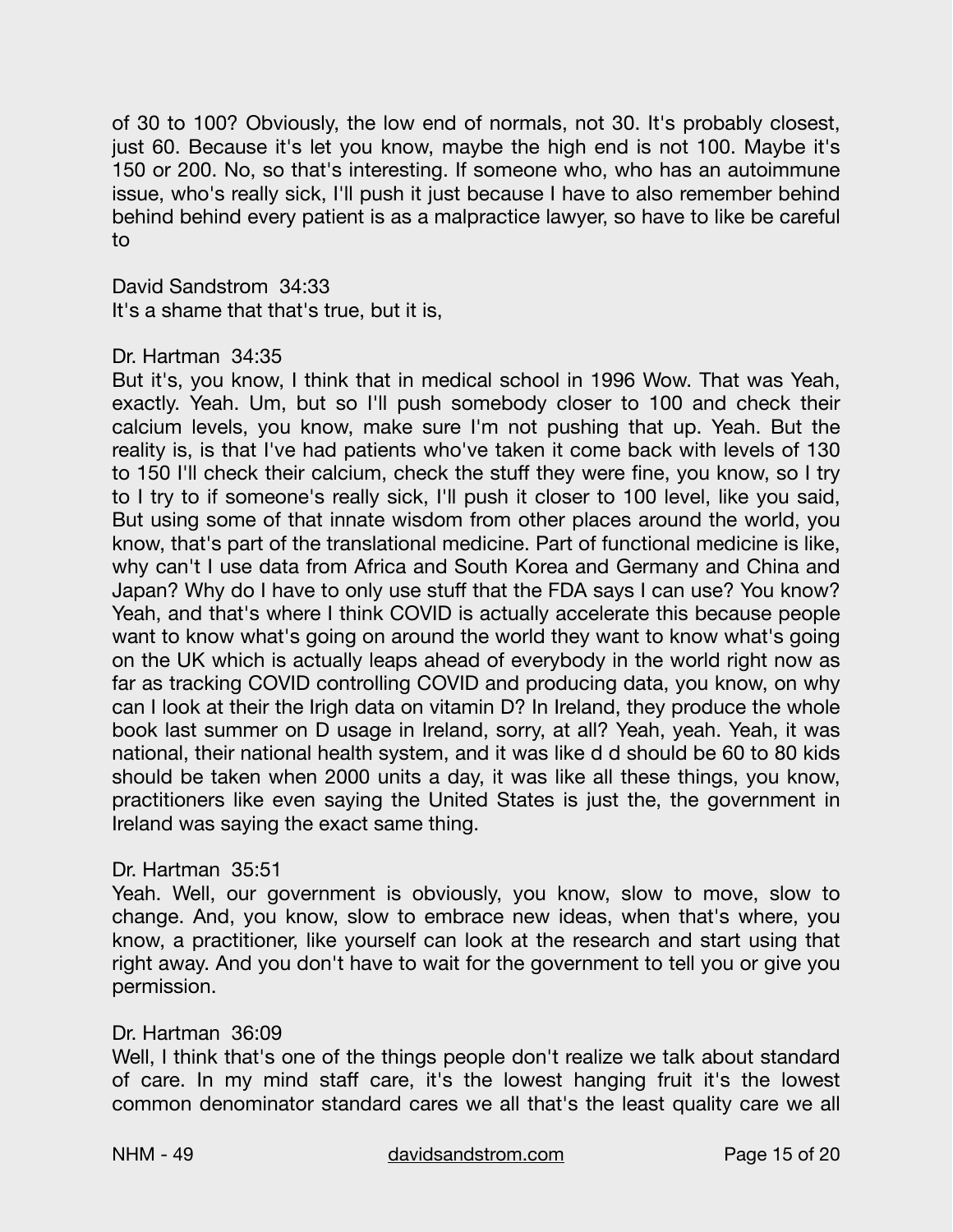should do. You realize the standard of care it's like a you get a room of doctors or cardiologists will decide what's what's the optimal blood pressure control and medications and what can we all agree on. And that becomes the new standard of care for blood pressure control. It's not anything cutting edge. It's just what a whole group of people can agree on. I mean, get a group of your favorite, you know, nature path people together, whatever we all agree on, right? Yeah. And the answer is, you only agree on what you don't disagree on. Right, by definition, so all of a sudden, it's like, Well, how about cutting edge stuff we can't agree on? Yeah, yeah. What about what about, you know, using medicinal herbs using heracleum Lion's Mane now? We can't agree on that. So I don't Yeah, all of a sudden, like, Okay, alright, so, vaccine, we can all agree. Okay. You know, maybe maybe we don't agree on that, too. Right. But that's point. It's like, who you're talking to? But yeah, so what's funny because like, I'm a clinical researcher, with Pfizer, like my research site is the six biggest in the country for the pediatric vaccine for Pfizer. So you know, I've kind of got my foot in the research world. I've done over 60 clinical studies and published in Lancet, I've got my foot in primary care world, the functional world, I'm leveraging all these patient these things for my patients. Uh huh.

David Sandstrom 37:27

So talk to me about the vaccine. What's that research been telling you?

Dr. Hartman 37:31 I could talk for hours about that.

# David Sandstrom 37:33

Yeah, we have to wrap things up here in a little bit, but but I know there's an mRNA vaccine. And then there's a more traditional or inactive viral vaccine. That's the that's the j&j one, I'm pretty sure. All right, so could you talk a little bit about the differences and share what the natural nation what you've been seeing with your research?

# Dr. Hartman 37:52

Well, the the, the, the differences the delivery system, but the end product is the same. So with the modern, the Pfizer, they're using an mRNA. That's the delivery system is a is a nanoparticle, a lipid nanoparticle that's based on phosphatidylcholine, which is I use that all the time my clients. So they put the mRNA in there, versus the j&j is using a adnovirus capsule, and putting DNA in there, okay. And so what happens is, you have these two different arms come in there, mRNA, goes right to ribosomes, ribosomes, make proto spike protein, right, that your body has immune response to. So the mRNA cannot turn to RNA doesn't turn on DNA, right? The DNA is going in being transcribed to RNA to mRNA, to go the ribosomes, and once it gets to that stage, it makes a spike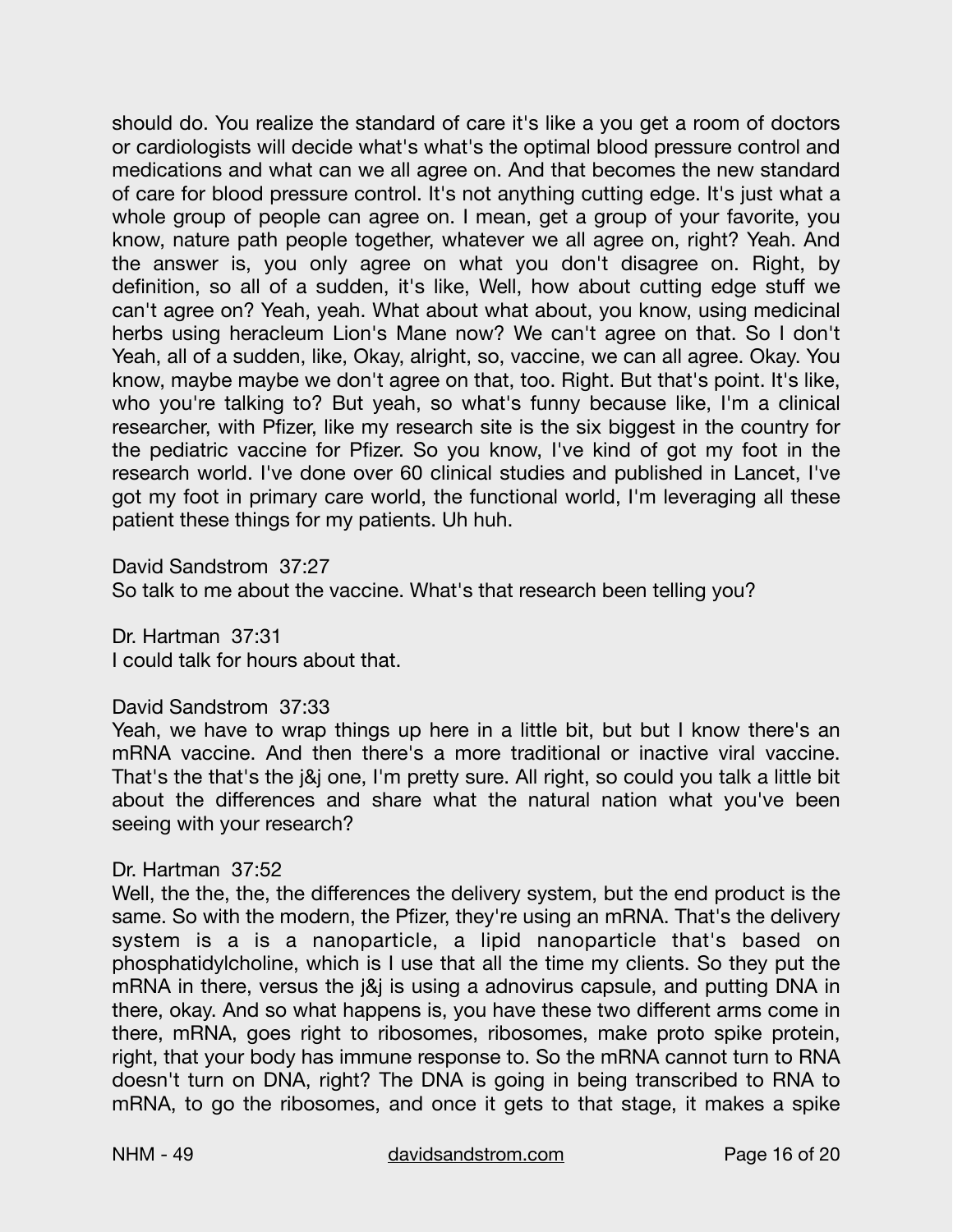protein. So once it's once it gets the point of the Ribosomes making the spike protein from there on it's the same process. It's just how do you get it there? Okay, what's your delivery Mac? Is it is it a a capsid a bio capsid it you know, which actually here it's it's actually kind of a unique, it's actually a different unique delivery system. You know, you're still using molecular still using nuclear nucleic acid DNA versus mRNA. We don't have any other DNA vaccines today, us using the adnovirus as a delivery system. It's actually these are both very elegant systems. You know, I was actually emailed to the president of Pfizer, like, because my question is, is how, how long is it gonna take for us to make new vaccines? And we're actually starting, actually, today, the variant vaccine study with a South African variant of COVID-19. And the answer was, we can turn out a new vaccine to a new thing now in 100 days, wow, this might change how we do all vaccines going forward that you can literally make a new vaccine, and 100 days, there's a lot of unknowns. But that's that could be a game changer

#### David Sandstrom 39:41

So the process very, very different the technology that they're using is her very different than the traditional vaccine manufacturing process. So what would you say to the person the critic that says, Well, these actually aren't vaccines? It's experimental gene therapy, because it is gene therapy. Right? So what would you say to that?

#### Dr. Hartman 39:57

Well, the thing is, that's the thing. It's a misunderstanding. Like your DNA makes RNA, RNA makes mRNA. And mRNA goes to Ribosomes makes protein. People are conflating that with mRNA going into your DNA, changing who you are. But it doesn't work, you can't, I can't take a protein and change your DNA. I can't change a ribosome and change your DNA. I can't take an mRNA change with DNA. If I have an RNA with a reverse transcriptase like Hepatitis B, like HIV, then I can insert that into your DNA. But you need to reverse transcriptase, which is the reason why with the Pfizer vaccine, we wanted to get people in the study with HIV, to see how this would affect those people who already have a virus in the body that has reverse transcriptase that can actually put in nuclear material into the DNA. And a lot of people don't realize that there are there are three different vehicles that Pfizer was looking at Pfizer was looking at a self replicating protein called like, almost like a prion there, and they were looking at two other two other vehicles. And they chose this one, which I was actually happy about, which was the least risky per se, you're the mRNA in your body hangs around for 48 hours, 24 to 48 hours, these little cells called lysosymes, that break them down really, really quickly. So if you look at a regular nutritional vaccine, it uses aluminum as an adjuvant, yes, the literature is the aluminum can stay in your body for years, sometimes not this i like to. I got I just finished reading this book, um, you know, six months ago, and if you read vaccines and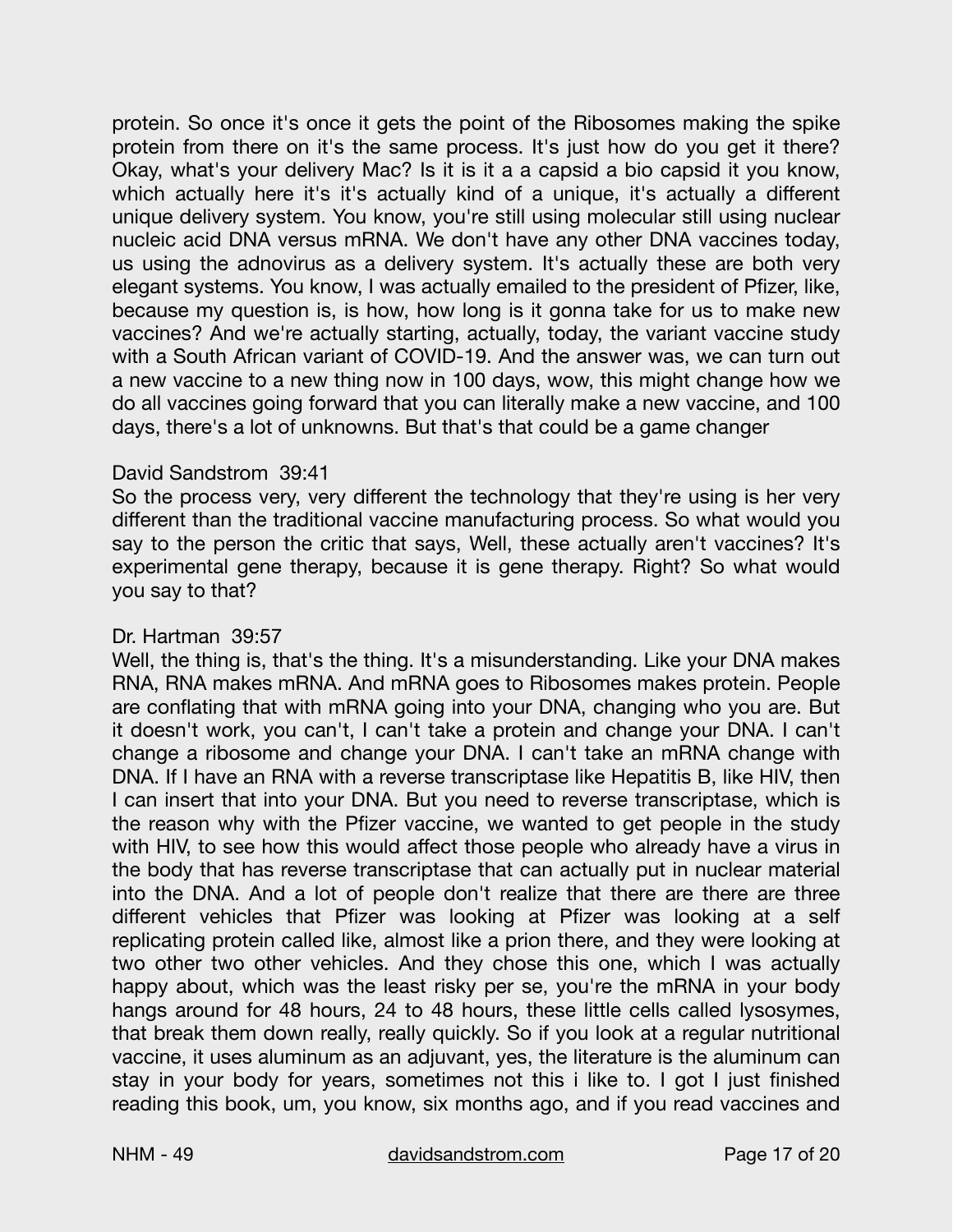auto immunology, me, yeah. And so basically, it's written by Dr. Schoenfeld who's like the head one of the head immunologist in the world at the University of Tel Aviv. And we've known for decades that the adjuvants, the things that irritate your immune system, whether it's you know, aluminum, or different foods adjuvant which is an oil based adjuvant, those can linger in your body and cause autoimmunity. The beauty with this new technology is the adjuvant is the mRNA. And it's gone in 48 hours. So that risk for immune overactivation should be much less than this vaccine as they should be. Because we won't know for years because that is how science works. Even with any traditional FDA approved drug, they follow that for years after the approval process just to see how it's going. That's called phase four studies just keep on watching it, you have this thing called ivrs where people look and they put in vaccine or whatever side effects and we learned that new drugs get pulled for the market for a reason.

#### David Sandstrom 42:13

Interesting. Good good stuff. Good stuff there. So if someone wants to get ahold you how can listeners get ahold of you?

#### Dr. Hartman 42:20

They can just go to my website, Richmondfunctionalmedicine.com. That's my that's my my main launching place for social media. Hopefully, we'll get back to doing the blog. I mean, that means after the podcast, the blog stuff, social media stuff are there and you can then from there go to Instagram my um, community access is there, as well as my in-person um membership is all from Richmondfunctionalmedicinecomm,

David Sandstrom 42:42

Alright? And what's the name of your podcast?

Dr. Hartman 42:44

Foundations of functional medicine. I've done like four or five episodes. So my goal is once a week, my life calms down a little bit to at least finish the foundations, which are diet, lifestyle, stress, relationships, sleep, so

David Sandstrom 42:58 yeah, so you've you took a pause from the podcasting right now,

Dr. Hartman 43:01

I'm just gonna pause and it got sucked into the whole COVID social media world with all the stuff I'm doing wrong with that. so

David Sandstrom 43:06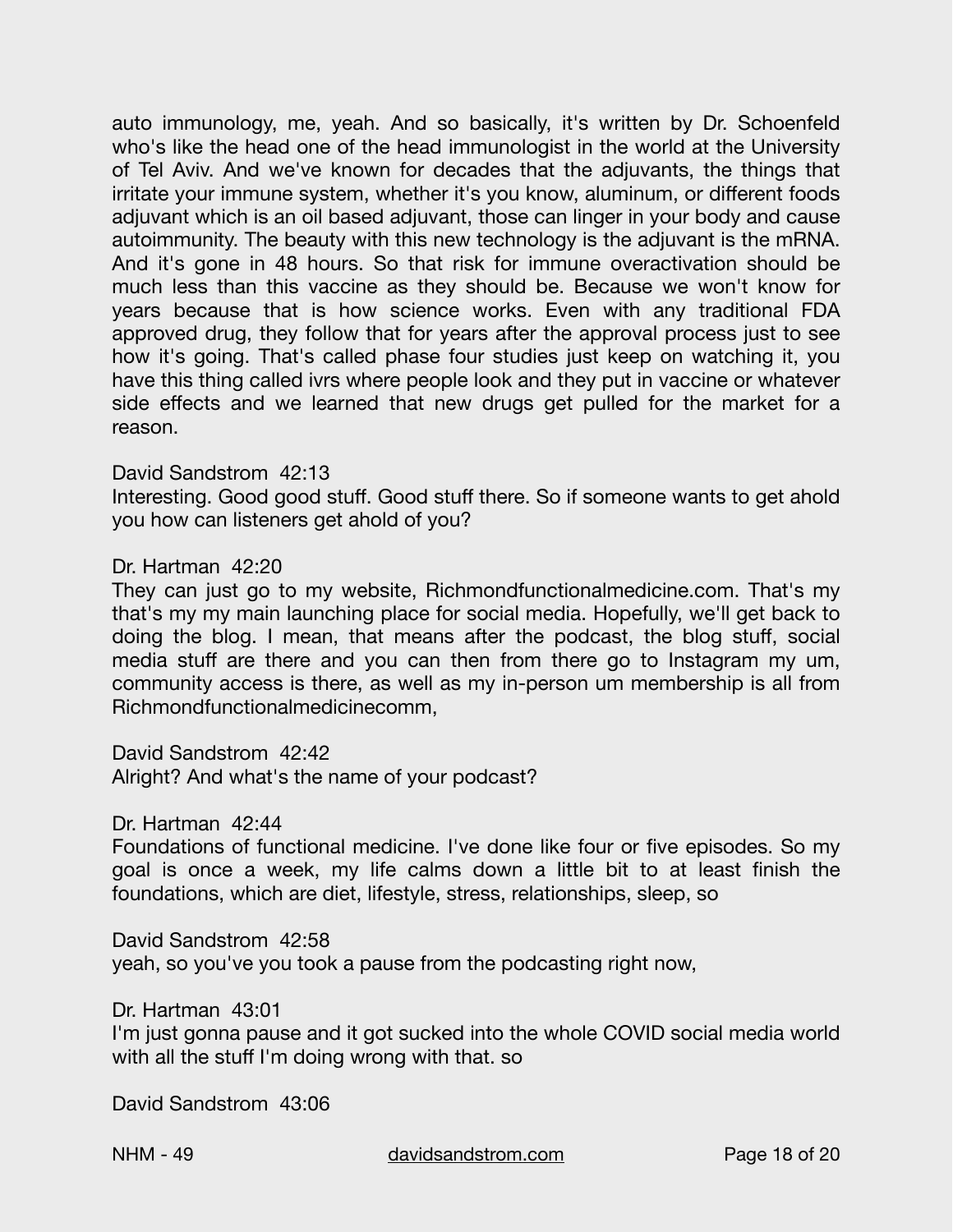I can imagine being who you are and what your training entails, that you're going to be you're probably a pretty busy guy over the last year. Yes, I have been. If you didn't have to go look for people. I'm sure people were looking for you. But ah

# Dr. Hartman 43:17

yeah, well, my office, we never closed through the whole pandemic, we were open our primary, our primary care offices open seven days a week. And so when this will happened, you know, as a business owner, as it sounds, it's like it's if you're a firefighter, and someone says look the buildings of fire, you don't go Ah, fire. I'm kind of scared to call me back when its smoking, right?

David Sandstrom 43:38 They run in.

#### Dr. Hartman 43:39

Yes, yeah. You know, it's you gotta be a little crazy. Yep. to run into a burning building building. But it's like, what's what you train for? Yeah. It's like when something is a crime, you call a police officer, where they go to the to the scene of the crime. It's like, I'm going the other way, you know. And so when this all happened, I was like, you know, I've been talking to my wife about this ever since we met. It's like, you trained for this kind of stuff. And we need to be here for our patients to keep the hospital to keep them safe as best we can. And so I felt my moral obligation I have to, and I'm the president of our of our clinic, we have 10 practitioners, and we see like a return of patients a day through our office. And so I was like, we need to stay open. And so we did that. um this whole time. You know, my job was to serve and so this was like, this might be my only opportunities. This is never hopefully it's never happened again in my career. And it's like, it's just like, you know, it's game day. Yeah, yeah. People are scared. We wore masks. We did all kinds of stuff in our office, people waited in their cars, we had to develop the whole system to take care of patients, but we we did it because we feel like it's our duty

#### David Sandstrom 44:32

Good for you. Hats off to that. Love it. Alright, Dr. Hartman unless there's something else you want to share. I appreciate your time today.

# Dr. Hartman 44:40

David, thank you again for inviting me on just encourage your listeners just to take to hold of their care you know, I think we're made we're designed for health if you're not optimizing your health just figure out what those things that set you up for illness triggered it things that are keeping you there and if you move those your buys made amazingly and it tends to want to heal itself, you know,